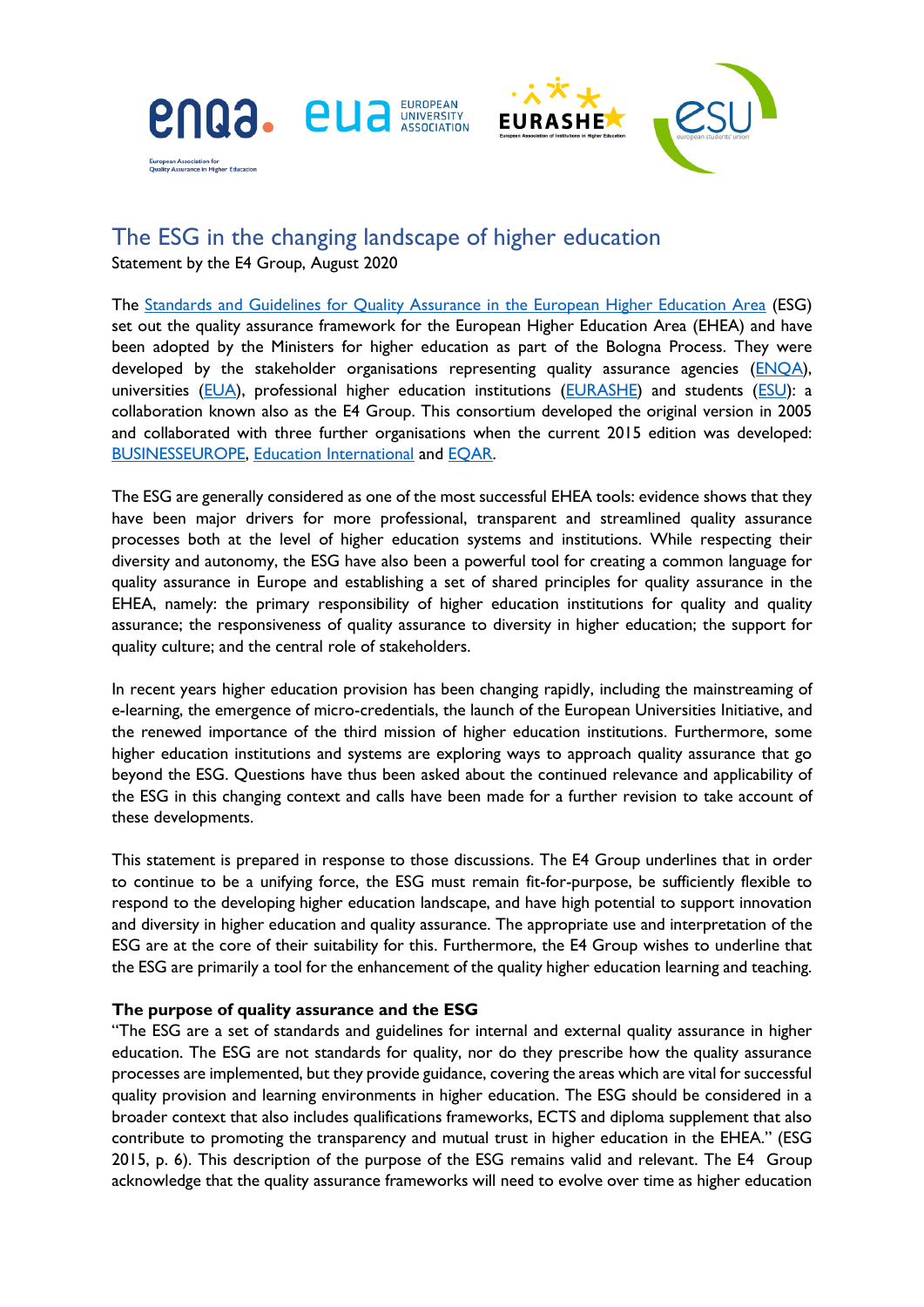



and the external challenges, such as the demand for sustainability, develop. A general consensus exists on the dual purpose of quality assurance processes as outlined in the ESG: accountability and enhancement. Depending on the national and institutional context, one may be more dominant than the other. This variation is appropriate and acceptable in light of the core philosophy of respect for diversity and accommodating flexibility.

While the ESG, and quality assurance in general, are a powerful tool to support higher education development, quality assurance processes should not be assigned purposes for which they were not designed, such as overall policy implementation or monitoring. Broadening the aims of quality assurance risks reducing its effectiveness and could dilute the consensus towards the ESG across the EHEA. Furthermore, in many higher education systems policy steering and monitoring is achieved through a variety of other means which are effective in their own context. The most effective approach is to reflect on the synergies between the different tools and steering mechanisms and ensure collaboration between different actors at the system level.

# **The focus of quality assurance and the ESG**

The ESG's focus on "quality assurance related to learning and teaching in higher education, including the learning environment and relevant links to research and innovation" remains pertinent. The ESG also call for institutions to develop "policies and processes to ensure and improve the quality of their other activities, such as research and governance" (ESG 2015, p. 7) and evidence shows that increasing numbers of institutions are working in this direction. A range of other reputable tools, actors and approaches to quality assure different areas of an institution's operations are available. It is for institutional leaders to consider how to bring these approaches together into a comprehensive internal quality assurance system. In addition, experience in many higher education systems shows that ESG driven procedures can be successfully combined with evaluation of other institutional activities, when that it considered useful.

The ESG further state that they "apply to all higher education offered in the EHEA regardless of the mode of study or place of delivery." (ESG 2015, p. 5). As such, they can be well used for any form of education provision, including e-learning, micro-credentials and university alliances. The standards outline basic principles for the good management of any educational process and are appropriate and fit for new forms of education provision.

### **Use of the ESG**

Many of the current key challenges linked to the use of the ESG are related to the interpretation of the ESG and its individual standards. The interpretation is often too restrictive and the scope for going beyond the standards is not exploited. Further, some misunderstandings prevail.

The ESG make a clear distinction between standards and guidelines. "The *standards* set out agreed and accepted practice for quality assurance in higher education in the EHEA and should, therefore, be taken account of and adhered to by those concerned, in all types of higher education provision." The guidelines, on the other hand only "explain why the standard is important and describe how standards *might* be implemented. They set out good practice in the relevant area for consideration by the actors involved in quality assurance. *Implementation will vary* depending on different contexts." (ESG 2015, p. 9, italics added here for clarity). Therefore, when making judgements of compliance with the ESG, only